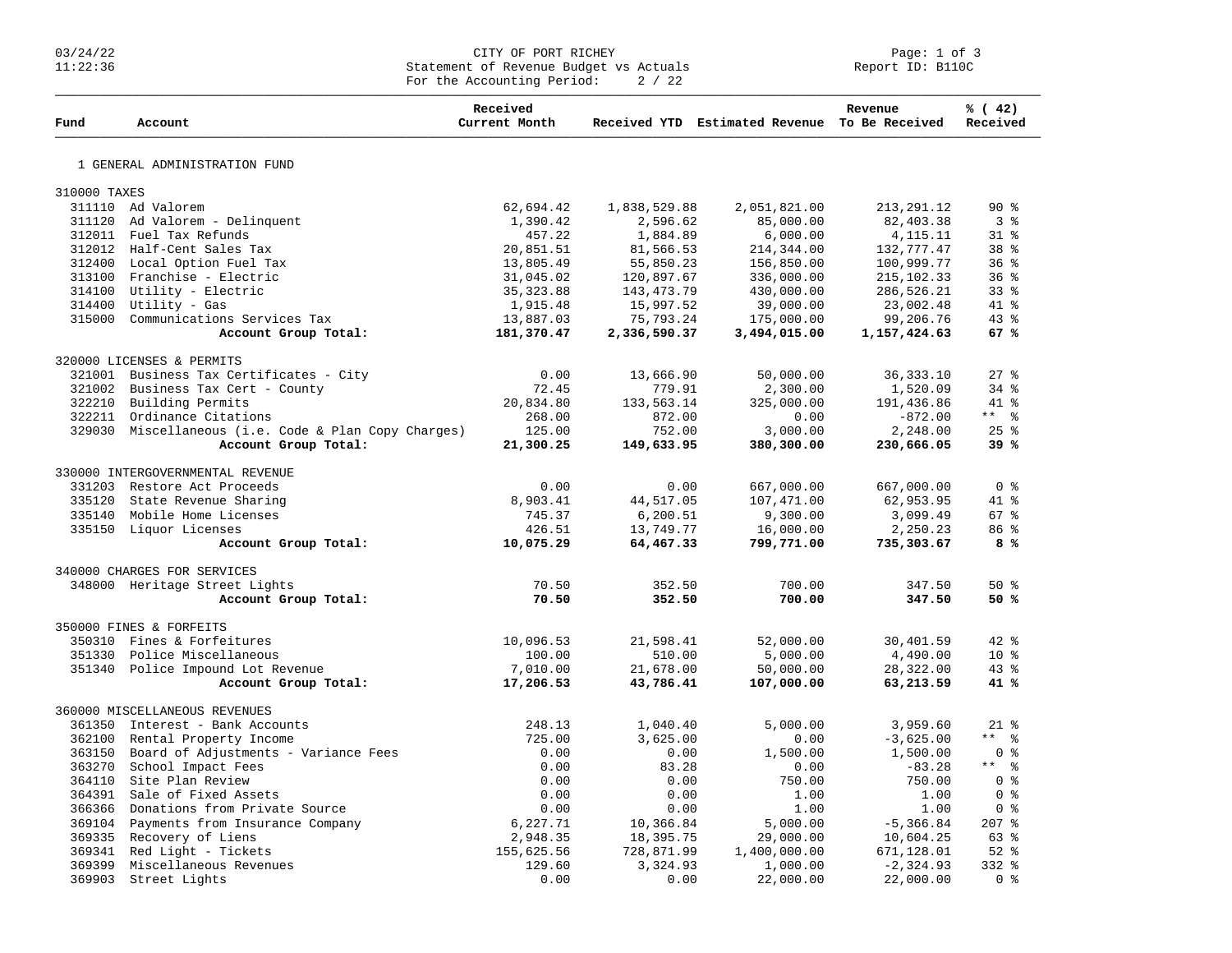## 03/24/22 CITY OF PORT RICHEY Page: 2 of 3 11:22:36 Statement of Revenue Budget vs Actuals Report ID: B110C For the Accounting Period:  $2 / 22$

| Fund   | Account                                                                       |                      | Received<br>Current Month |                        | Received YTD Estimated Revenue To Be Received | Revenue                | % (42)<br>Received      |
|--------|-------------------------------------------------------------------------------|----------------------|---------------------------|------------------------|-----------------------------------------------|------------------------|-------------------------|
|        | 1 GENERAL ADMINISTRATION FUND                                                 |                      |                           |                        |                                               |                        |                         |
|        | 369904 Golf Cart Registration                                                 | Account Group Total: | 325.00<br>166,229.35      | 1,025.00<br>766,733.19 | 1,300.00<br>1,465,552.00                      | 275.00<br>698,818.81   | 79 %<br>52%             |
|        |                                                                               |                      |                           |                        |                                               |                        |                         |
| 381410 | 380000 NON - REVENUES/FAIR SHARE ALLOCATION<br>Transfer From Storm Water Fund |                      | 3,652.13                  | 20,237.10              | 41,464.00                                     | 21,226.90              | 49 %                    |
| 381411 | Transfer From CRA Fund                                                        |                      | 12,602.10                 | 58,227.93              | 127,097.00                                    | 68,869.07              | 46%                     |
|        | 382000 Transfer from Utilities Fund                                           |                      | 47,653.07                 | 259,867.20             | 532,305.00                                    | 272,437.80             | $49*$                   |
|        |                                                                               | Account Group Total: | 63,907.30                 | 338,332.23             | 700,866.00                                    | 362,533.77             | 48%                     |
|        |                                                                               | Fund Total:          | 460,159.69                | 3,699,895.98           | 6,948,204.00                                  | 3,248,308.02           | 53%                     |
|        | 120 POLICE CONFISCATION FUND                                                  |                      |                           |                        |                                               |                        |                         |
|        |                                                                               |                      |                           |                        |                                               |                        |                         |
|        | 350000 FINES & FORFEITS<br>351350 Police Confiscation Revenue                 |                      | 0.00                      | 0.00                   | 25,000.00                                     |                        | 0 <sup>8</sup>          |
|        |                                                                               | Account Group Total: | 0.00                      | 0.00                   | 25,000.00                                     | 25,000.00<br>25,000.00 | 0 <sup>8</sup>          |
|        |                                                                               |                      |                           |                        |                                               |                        |                         |
|        | 360000 MISCELLANEOUS REVENUES                                                 |                      |                           |                        |                                               |                        |                         |
|        | 361350 Interest - Bank Accounts                                               |                      | 9.46                      | 40.03                  | 125.00                                        | 84.97                  | 328                     |
|        |                                                                               | Account Group Total: | 9.46                      | 40.03                  | 125.00                                        | 84.97                  | 32%                     |
|        |                                                                               | Fund Total:          | 9.46                      | 40.03                  | 25,125.00                                     | 25,084.97              | 0 <sup>8</sup>          |
|        | 122 POLICE TRAINING FUND                                                      |                      |                           |                        |                                               |                        |                         |
|        | 350000 FINES & FORFEITS                                                       |                      |                           |                        |                                               |                        |                         |
|        | 350320 Police Training                                                        |                      | 1,479.07                  | 3,070.31               | 5,600.00                                      | 2,529.69               | 55 <sup>8</sup>         |
|        |                                                                               | Account Group Total: | 1,479.07                  | 3,070.31               | 5,600.00                                      | 2,529.69               | 55%                     |
|        |                                                                               |                      |                           |                        |                                               |                        |                         |
|        | 390000 CASH BALANCE FORWARD                                                   |                      |                           |                        |                                               |                        |                         |
|        | 399959 From Reserves                                                          |                      | 0.00                      | 0.00                   | 6,400.00                                      | 6,400.00               | $0 \text{ }$ $\text{ }$ |
|        |                                                                               | Account Group Total: | 0.00                      | 0.00                   | 6,400.00                                      | 6,400.00               | 0 <sup>8</sup>          |
|        |                                                                               | Fund Total:          | 1,479.07                  | 3,070.31               | 12,000.00                                     | 8,929.69               | 26%                     |
|        | 125 POLICE \$5 FUND                                                           |                      |                           |                        |                                               |                        |                         |
|        | 350000 FINES & FORFEITS                                                       |                      |                           |                        |                                               |                        |                         |
|        | 350320 Police Training                                                        |                      | 0.00                      | 0.00                   | 2,200.00                                      | 2,200.00               | 0 <sup>8</sup>          |
|        |                                                                               | Account Group Total: | 0.00                      | 0.00                   | 2,200.00                                      | 2,200.00               | 0 <sup>8</sup>          |
|        |                                                                               |                      |                           |                        |                                               |                        |                         |
|        | 360000 MISCELLANEOUS REVENUES                                                 |                      |                           |                        |                                               |                        |                         |
|        | 369341 Red Light - Tickets                                                    |                      | 4,245.00                  | 21,540.00              | 35,000.00                                     | 13,460.00              | $62$ $%$                |
|        |                                                                               | Account Group Total: | 4,245.00                  | 21,540.00              | 35,000.00                                     | 13,460.00              | 62%                     |
|        |                                                                               | Fund Total:          | 4,245.00                  | 21,540.00              | 37,200.00                                     | 15,660.00              | 58 %                    |